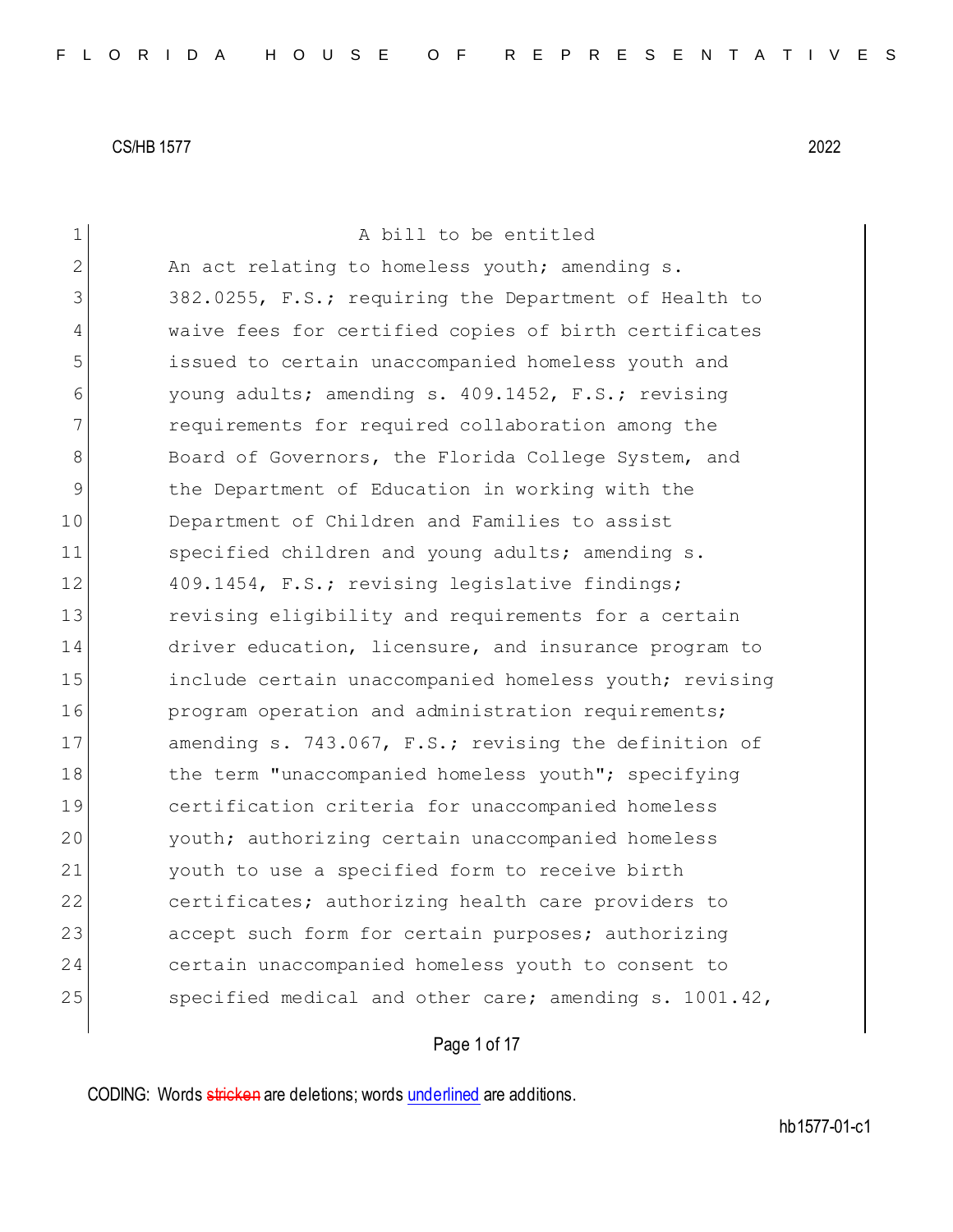26 F.S.; requiring district school boards to provide 27 cards that contain specified information to certain 28 unaccompanied homeless youth; specifying requirements 29 for the card; amending s. 1003.01, F.S.; revising the 30 definition of the term "children and youths who are 31 experiencing homelessness"; defining the term 32 "certified unaccompanied homeless youth"; amending s. 33 1009.25, F.S.; revising the standards certain students 34 must meet to be eligible for certain fee exemptions; 35 **providing for the adequacy of certain documentation;** 36 providing a presumption; providing a way to overcome 37 such presumption; requiring the Office of Program 38 Policy Analysis and Government Accountability to 39 39 conduct a specified study; specifying the scope of the 40 study; requiring the study to include specified 41 recommendations; requiring the office to consult with 42 specified entities; requiring the office to submit a 43 report on the study to the Legislature by a specified 44 date; providing an effective date. 45 46 Be It Enacted by the Legislature of the State of Florida: 47 48 Section 1. Subsection (3) of section 382.0255, Florida 49 Statutes, is amended to read: 50 382.0255 Fees.—

## Page 2 of 17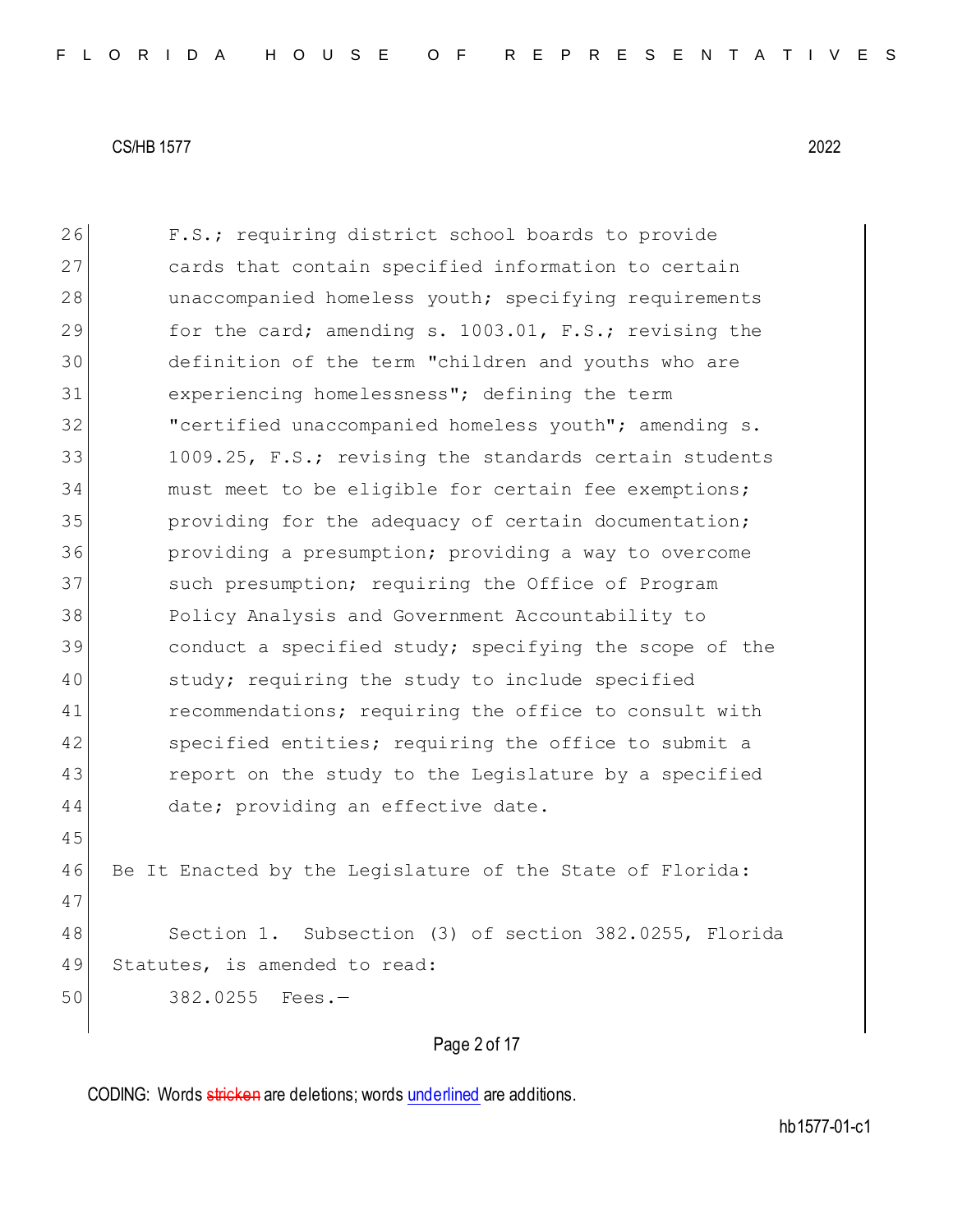51 (3) Fees must shall be established by rule. However, until 52 rules are adopted, the fees assessed pursuant to this section 53 must shall be the minimum fees cited. The fees established by 54 rule must be sufficient to meet the cost of providing the 55 service. All fees must  $\frac{1}{2}$  be paid by the person requesting 56 the record, are due and payable at the time services are 57 requested, and are nonrefundable, except that, when a search is 58 conducted and no vital record is found, any fees paid for 59 additional certified copies shall be refunded. The department 60 may waive all or part of the fees required under this section 61 for any government entity. The department shall waive all fees 62 required under this section for a certified copy of a birth 63 certificate issued for an unaccompanied homeless youth certified 64 under s. 743.067; for a young adult who is, or was at the time 65 he or she reached 18 years of age, in the custody of the 66 Department of Children and Families; for purposes of an inmate 67 acquiring a state identification card before release pursuant to 68  $\vert$  s. 944.605(7): and for a juvenile offender who is in the custody 69 or under the supervision of the Department of Juvenile Justice 70 and receiving services under s. 985.461. 71 Section 2. Section 409.1452, Florida Statutes, is amended 72 to read:

73 409.1452 Collaboration with Board of Governors, Florida 74 College System, and Department of Education to assist children 75 and young adults who have been or are in foster care or are

## Page 3 of 17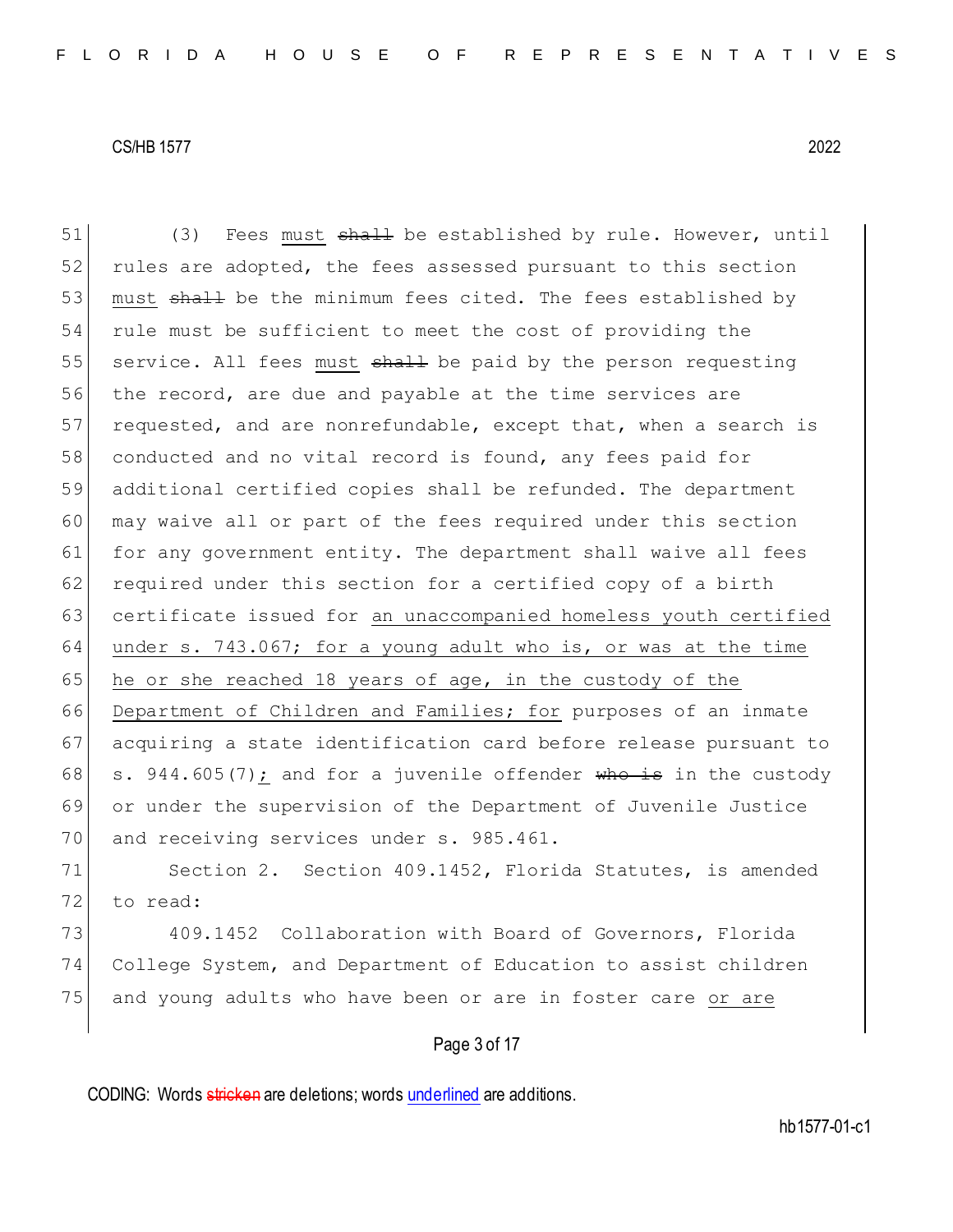| 76  | experiencing homelessness.- <del>Effective July 1, 2013,</del> The |
|-----|--------------------------------------------------------------------|
| 77  | Department of Children and Families shall work in collaboration    |
| 78  | with the Board of Governors, the Florida College System, and the   |
| 79  | Department of Education to help address the need for a focused     |
| 80  | and consistent campus-based comprehensive support structure in     |
| 81  | the academic arena to assist children and young adults who have    |
| 82  | been or continue to remain in the foster care system or who are    |
| 83  | experiencing homelessness to succeed in postsecondary education    |
| 84  | in making the transition from a structured care system into an     |
| 85  | independent living setting. The State University System of         |
| 86  | Florida and the Florida College System shall provide               |
| 87  | postsecondary educational campus liaison eoaching positions that   |
| 88  | will be integrated into Florida College System institutions' and   |
| 89  | university institutions' general support services structure to     |
| 90  | provide current and former foster care children and young adults   |
| 91  | who have been or continue to remain in the foster care system or   |
| 92  | who are experiencing homelessness with dedicated, on-campus        |
| 93  | support. The Department of Children and Families has the sole      |
| 94  | discretion to determine which state college or university will     |
| 95  | offer a campus coaching position, based on departmental            |
| 96  | demographic data indicating greatest need. These campus liaison    |
| 97  | eoaching positions must shall be employees of the selected         |
| 98  | educational institutions, and focused on supporting children and   |
| 99  | young adults who have been or continue to remain in the foster     |
| 100 | care system or who are experiencing homelessness. The              |

Page 4 of 17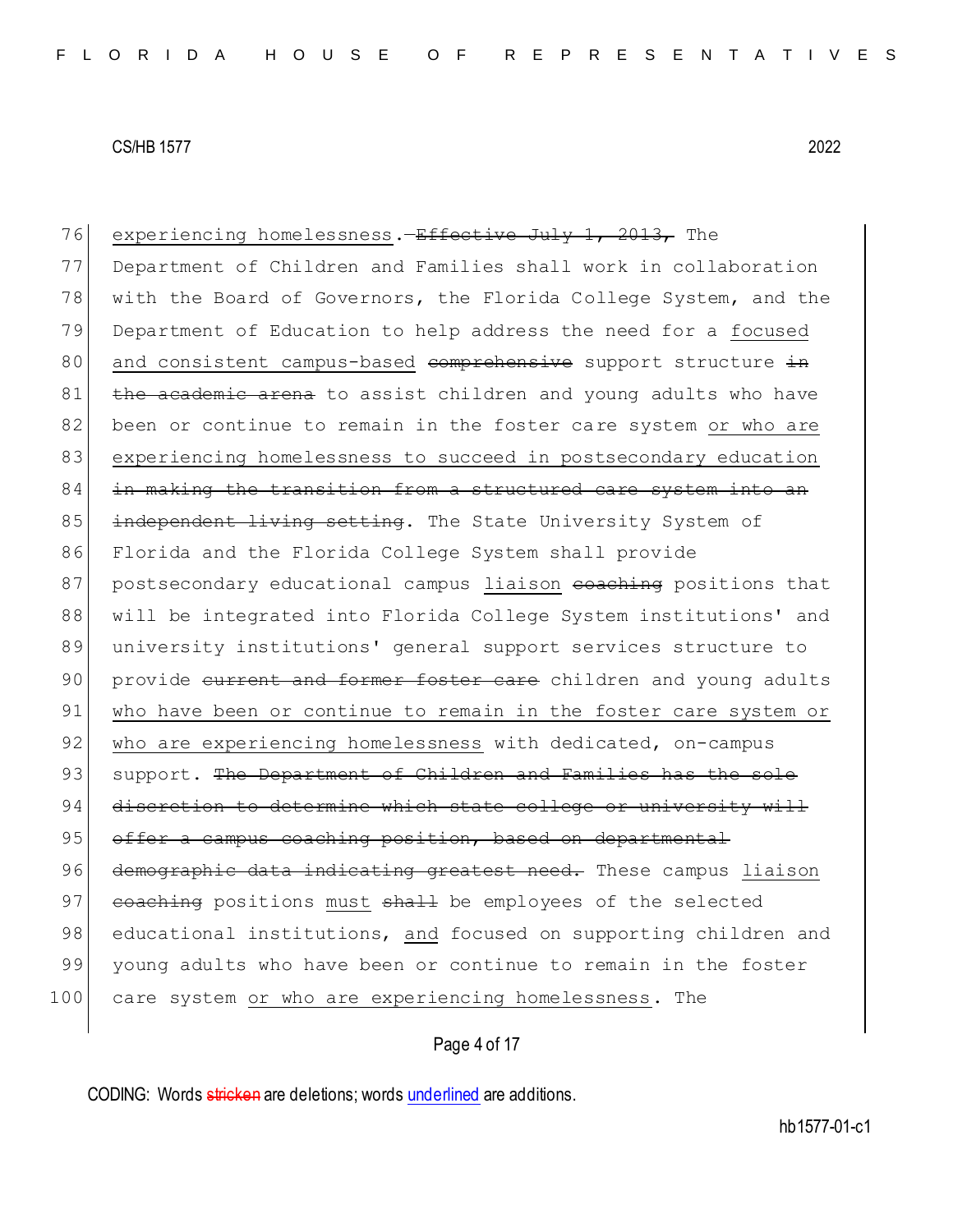101 Chancellors of the Florida College System and the Board of 102 Governors shall report annually to the Department of Children 103 and Families specific data, subject to privacy laws, about the 104 children and young adults served by the campus liaisons eoaches, 105 including academic progress, retention rates for students 106 enrolled in the program, financial aid requested and received, 107 and information required by the National Youth in Transition 108 Database.

109 Section 3. Section 409.1454, Florida Statutes, is amended 110 to read:

111 409.1454 Motor vehicle insurance and driver licenses for 112 children in care and certified unaccompanied homeless youth.-

113 (1) The Legislature finds that the costs of driver education, licensure and costs incidental to licensure, and motor vehicle insurance for a child in out-of-home care or 116 certain unaccompanied homeless youth certified under s. 743.067 after such child obtains a driver license create an additional barrier to engaging in normal age-appropriate activities and gaining independence and may limit opportunities for obtaining employment and completing educational goals. The Legislature also finds that the completion of an approved driver education course is necessary to develop safe driving skills.

123 (2) To the extent that funding is available, the 124 department shall establish a program to pay the cost of driver 125 education, licensure and other costs incidental to licensure,

## Page 5 of 17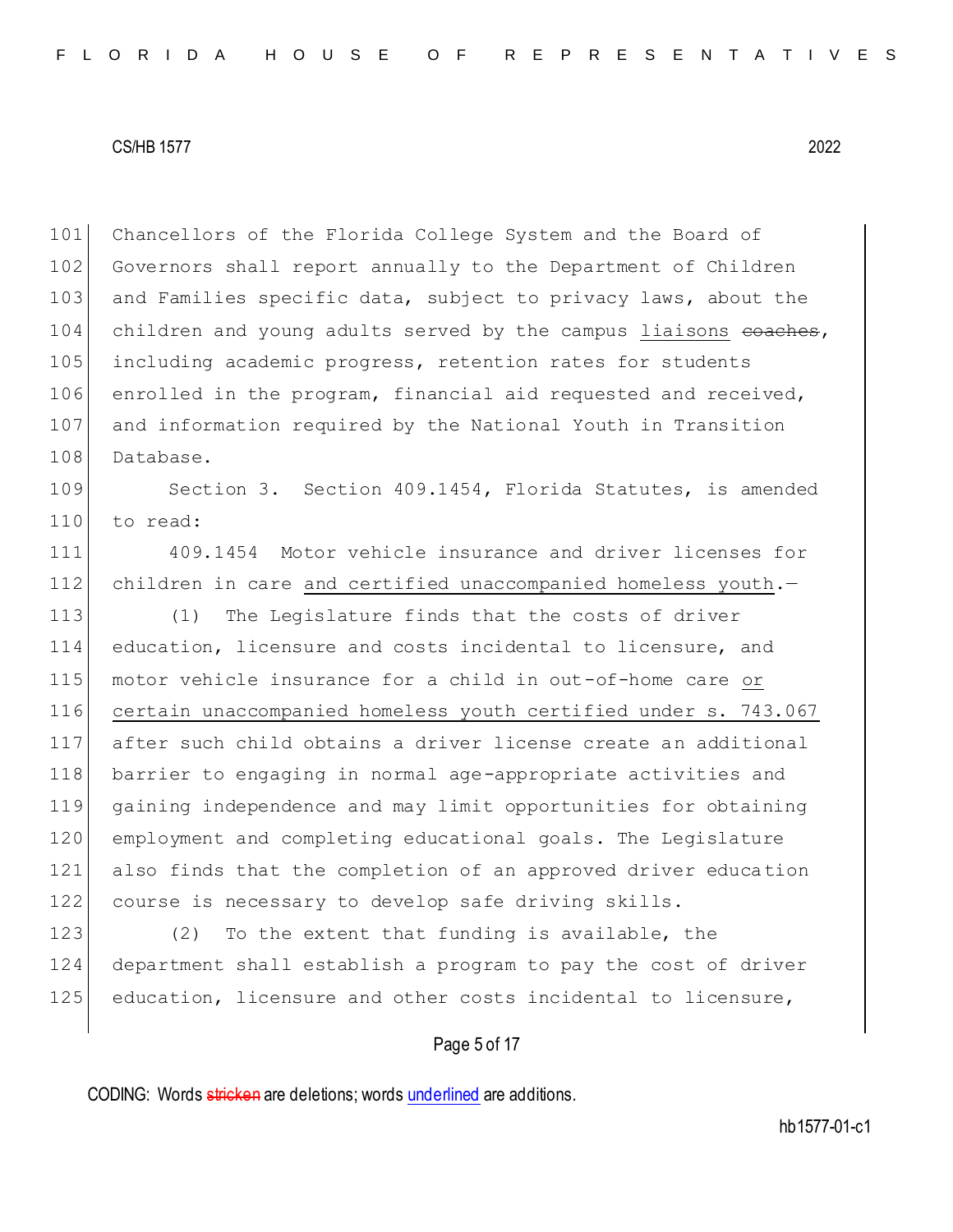126 and motor vehicle insurance for a child who has completed a 127 driver education program and who is: children 128 (a) In out-of-home care; or 129 (b) Certified under s. 743.067 as an unaccompanied 130 homeless youth and who is a citizen of the United States or 131 legal resident of this state who have successfully completed a 132 driver education program. 133 (3) If a caregiver, or an individual or not-for-profit 134 entity approved by the caregiver, adds a child to his or her 135 existing insurance policy, the amount paid to the caregiver or 136 approved purchaser may not exceed the increase in cost 137 attributable to the addition of the child to the policy. 138 (4) Payment must shall be made to eligible recipients in 139 the order of eligibility until available funds are exhausted. If 140 a child determined to be eligible reaches permanency status or 141 turns 18 years of age, the program may pay for that child to 142 complete a driver education program and obtain a driver license 143 for up to 6 months after the date the child reaches permanency 144 status or 6 months after the date the child turns 18 years of 145 age. A child may be eligible to have the costs of and incidental 146 to licensure paid if he or she demonstrates that such costs are 147 creating barriers to obtaining employment or completing 148 educational goals, if the child meets any of the following 149 criteria: 150 (a) Is continuing in care under s. 39.6251;, or who

## Page 6 of 17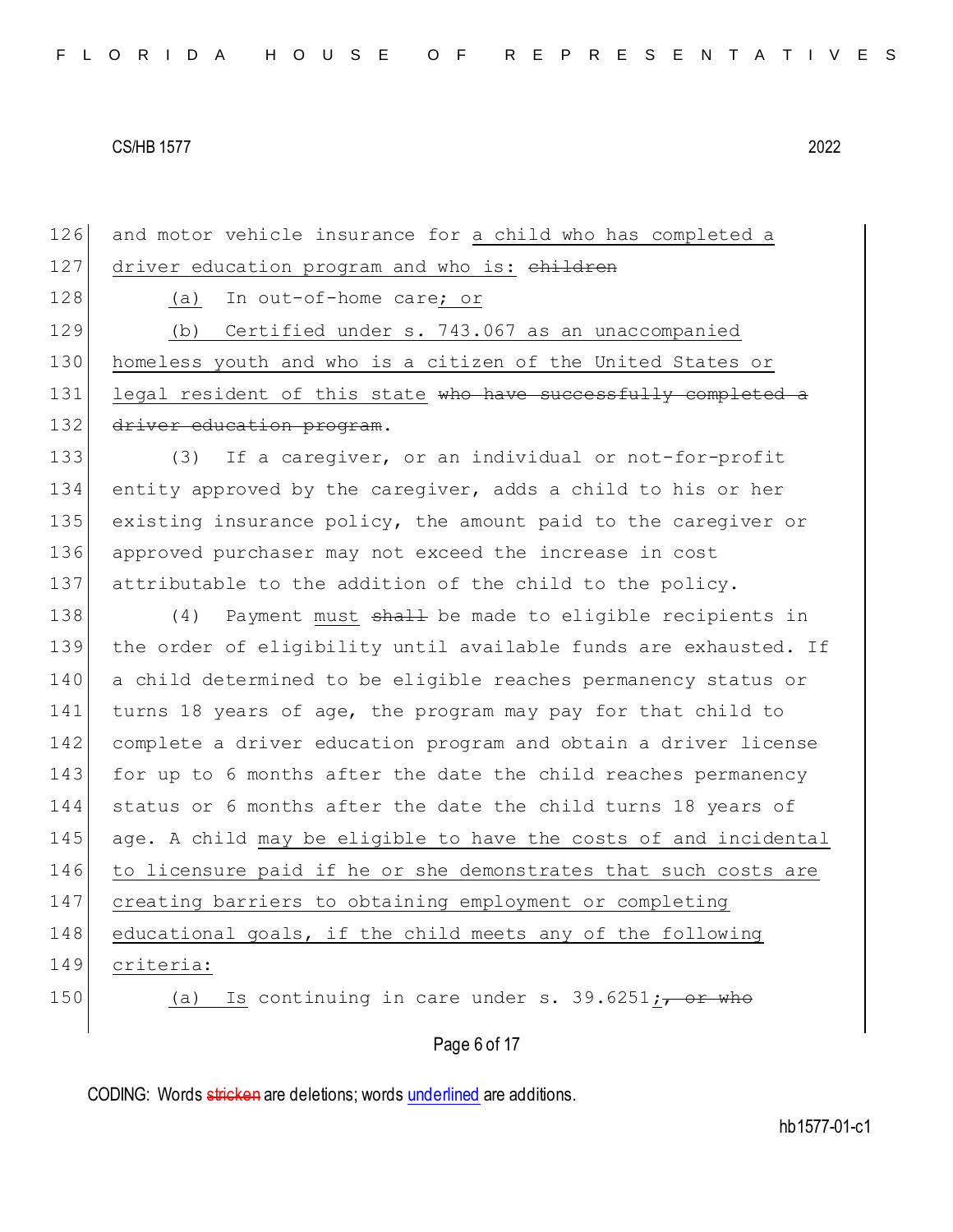151 (b) Was in licensed care when the child reached 18 years 152 of age and is currently receiving postsecondary education 153 services and support under s. 409.1451(2); or 154 (c) Is an unaccompanied homeless youth certified under s. 155 743.067 who is a citizen of the United States or legal resident 156 of this state and is: 157 1. Completing secondary education; 158 2. Employed at least part time; 159 3. Attending any postsecondary education program at least 160 part time; or 161 4. Has a disability that precludes full-time work or 162 education, may be eligible to have the costs of licensure and 163 costs incidental to licensure paid if the child demonstrates 164 that such costs are creating barriers for obtaining employment 165 or completing educational goals. 166 (5) The department shall contract with a not-for-profit 167 entity whose mission is to support youth aging out of foster 168 care to develop procedures for operating and administering the 169 program, including, but not limited to: 170 (a) Determining eligibility, including responsibilities 171 for the child and caregivers. 172 (b) Developing application and payment forms. 173 (c) Notifying eligible children, caregivers, group homes, 174 and residential programs, local educational agency liaisons for 175 homeless children and youth, and governmental or nonprofit

Page 7 of 17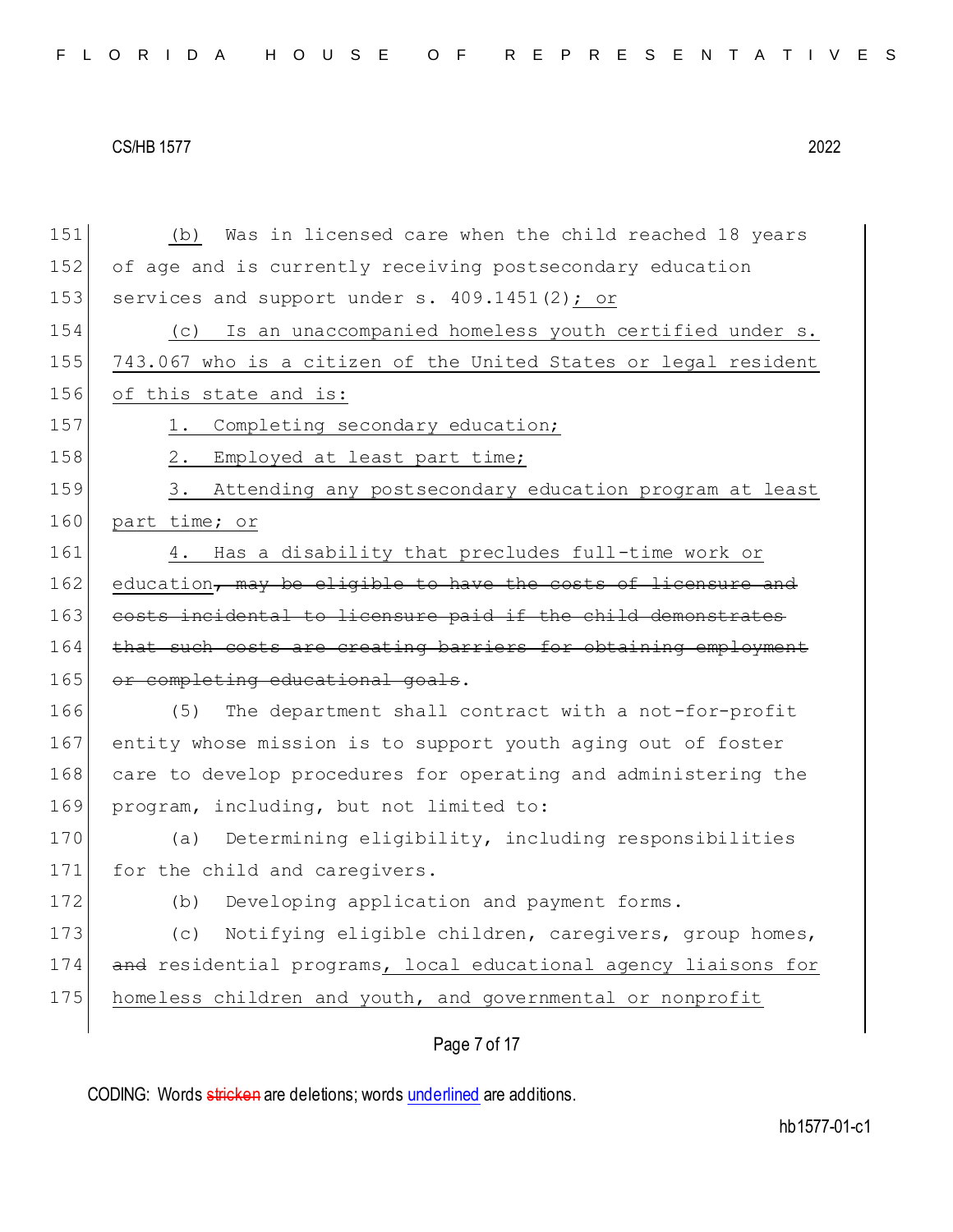176 agencies that provide services to homeless children or youth of 177 the program. 178 (d) Providing technical assistance to lead agencies, 179 providers, group homes, and residential programs to support 180 removing obstacles that prevent children in foster care from 181 driving. 182 (e) Publicizing the program, engaging in outreach, and 183 providing incentives to youth participating in the program to 184 encourage the greatest number of eligible children to obtain 185 driver licenses. 186 Section 4. Section 743.067, Florida Statutes, is amended 187 to read: 188 743.067 Certified unaccompanied homeless youths.-189 (1) DEFINITION.-For purposes of this section, an 190 "unaccompanied homeless youth" is an individual who is 16 years 191 of age or older and is not in the physical custody of a parent 192 or guardian, including a youth who has run away from home, who 193 has been forced to leave his or her home, or whose parents have 194 left the area and left the youth behind. 195 (2) CERTIFICATION.—An unaccompanied homeless youth may 196 become certified if he or she is: 197 (a) Found by a school district's liaison for homeless 198 children and youths to be an unaccompanied homeless youth 199 eligible for services pursuant to the McKinney-Vento Homeless 200 Assistance Act, 42 U.S.C. ss. 11431-11435; or

## Page 8 of 17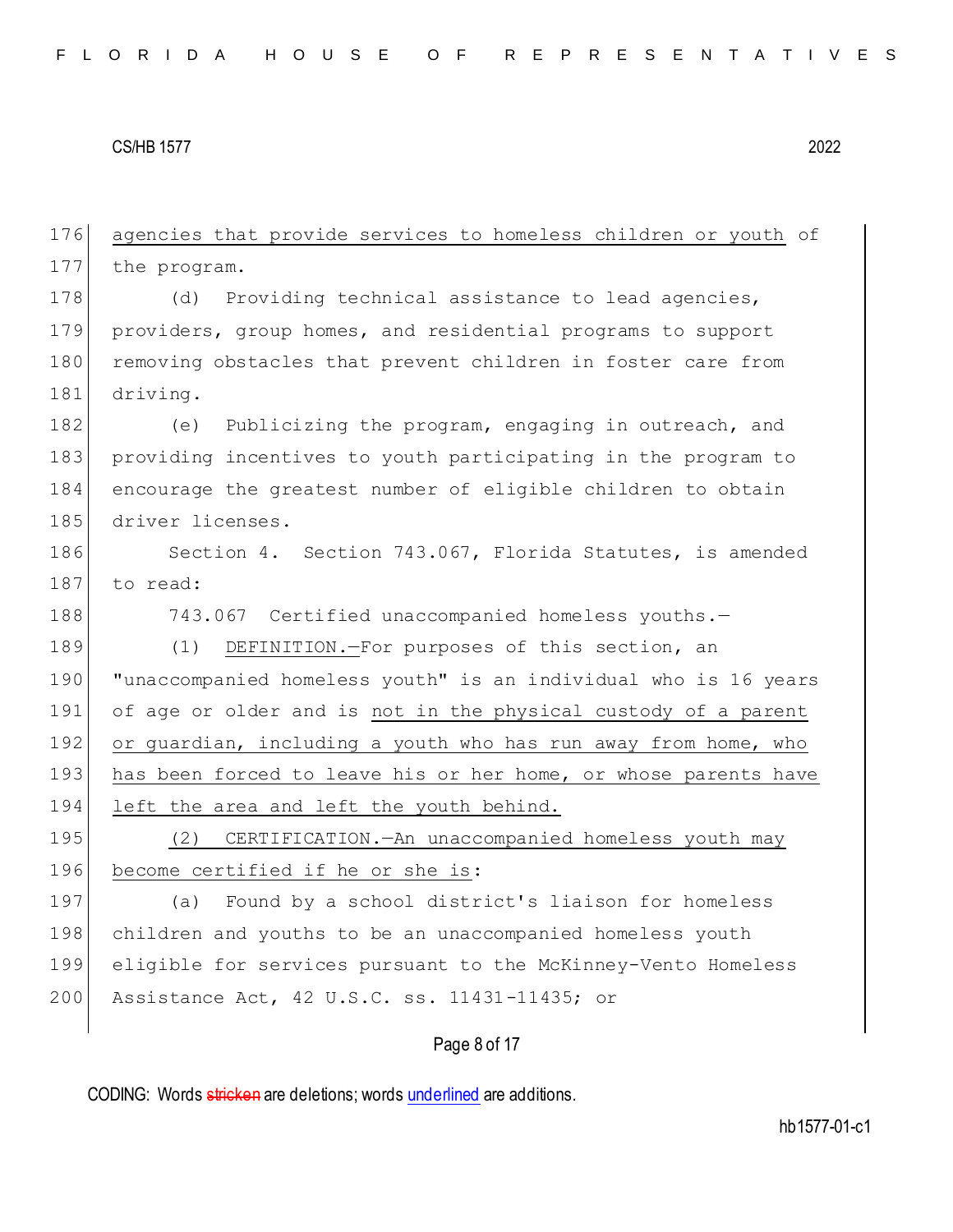201 (b) Believed to qualify as an unaccompanied homeless 202 youth, as that term is defined in the McKinney-Vento Homeless 203 Assistance Act, by:

204 1. The director of an emergency shelter program funded by 205 the United States Department of Housing and Urban Development, 206 or the director's designee;

207 2. The director of a runaway or homeless youth basic 208 center or transitional living program funded by the United 209 States Department of Health and Human Services, or the 210 director's designee; or

211 3. A continuum of care lead agency, or its designee.

212  $(3)$   $(2)$  PROOF OF CERTIFICATION.

213 (a) The State Office on Homelessness within the Department 214 of Children and Families shall develop a standardized form that 215 must be used by the entities specified in subsection (2)  $(1)$  to 216 certify qualifying unaccompanied homeless youth. The front of 217 the form must include the circumstances that qualify the youth; 218 the date the youth was certified; and the name, title, and 219 signature of the certifying individual. This section must be 220 reproduced in its entirety on the back of the form.

221 (b) A certified unaccompanied homeless youth may use the 222 completed form to:

223 1. Apply at no charge for an identification card issued by 224 the Department of Highway Safety and Motor Vehicles pursuant to  $225$  s.  $322.051(9)$ .

#### Page 9 of 17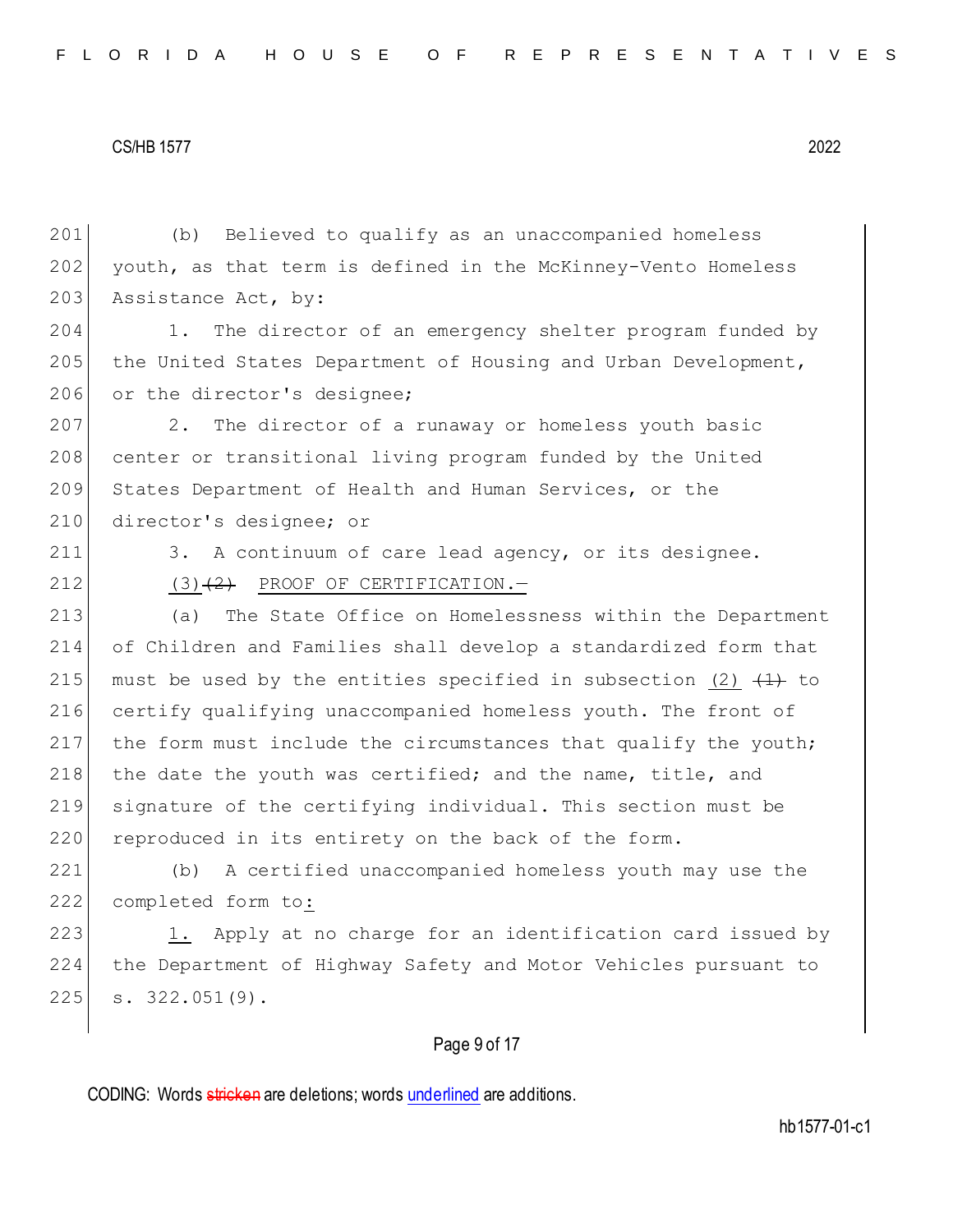226 2. Receive a certified copy of his or her birth 227 certificate at no charge under s. 382.0255. 228 (c) A health care provider may accept the completed form 229 or the card issued under s. 1001.42 written certificate as proof 230 of the minor's status as a certified unaccompanied homeless 231 youth and may keep a copy of the form or card certificate in the 232 youth's medical file. 233 (4)<del>(3)</del> REMOVAL OF DISABILITIES OF NONAGE.—A certified 234 unaccompanied homeless youth may: 235  $\overline{a}$  petition the circuit court to have the disabilities of 236 nonage removed under s. 743.015. The youth shall qualify as a 237 person not required to prepay costs and fees as provided in s. 238 57.081. The court shall advance the cause on the calendar. 239 (5) (b) MEDICAL AND OTHER CARE. - Notwithstanding s.  $240$  394.4625(1), a certified unaccompanied homeless youth may 241 consent to medical care; dental care; behavioral health care 242 services, including psychological counseling and treatment, 243 psychiatric treatment, and substance abuse prevention and 244 treatment services; $\tau$  and surgical diagnosis and treatment, 245 including preventative care and care by a facility licensed 246 under chapter 394, chapter 395, or chapter 397 and any forensic 247 medical examination for the purpose of investigating any felony 248 offense under chapter 784, chapter 787, chapter 794, chapter 249 800, or chapter 827, for: 250 (a) $\frac{1}{1}$ . Himself or herself; or

## Page 10 of 17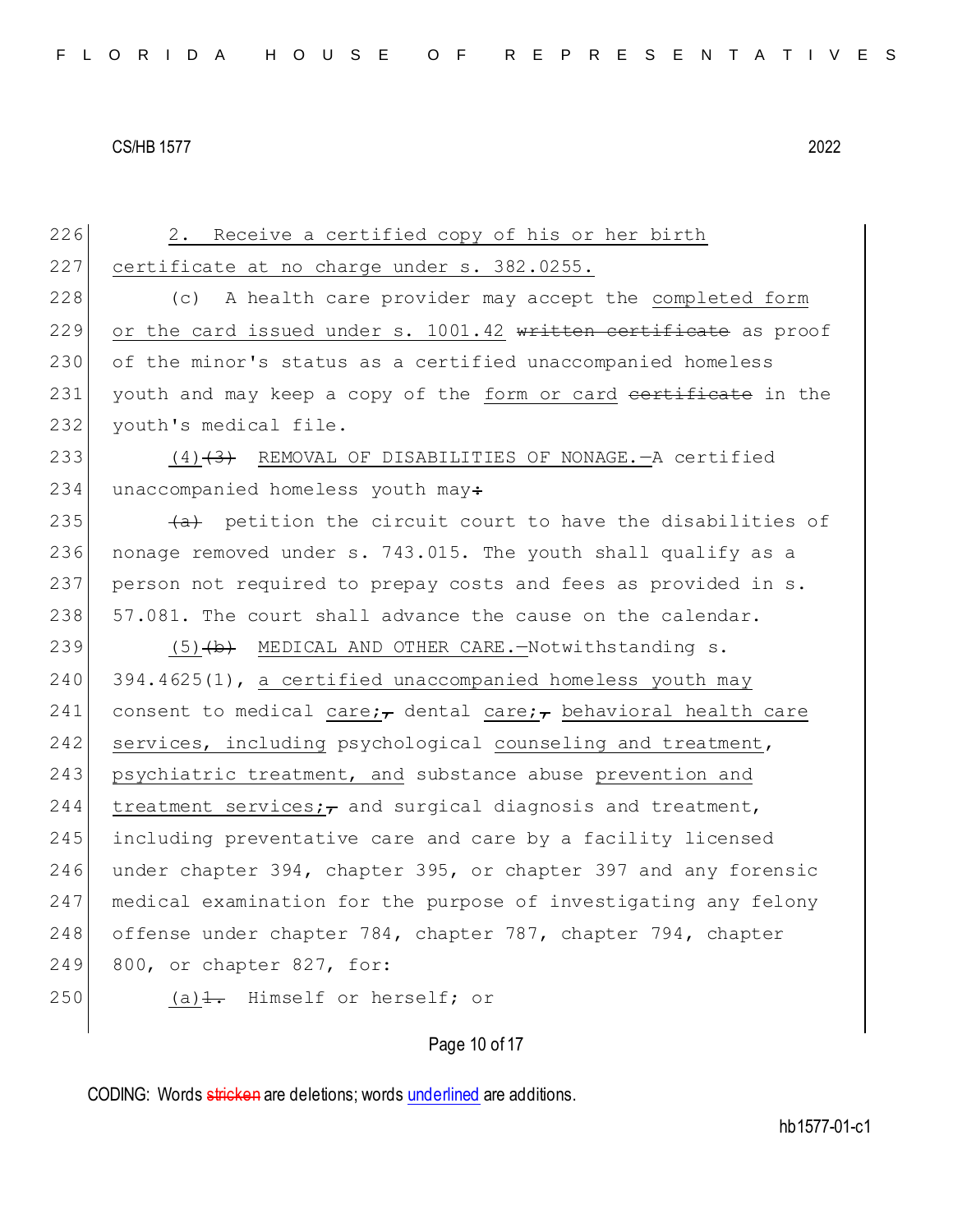| 251 | $(b)$ $2$ . His or her child, if the certified unaccompanied     |
|-----|------------------------------------------------------------------|
| 252 | homeless youth is unmarried, is the parent of the child, and has |
| 253 | actual custody of the child.                                     |
| 254 | $(6)$ $(4)$ CONSTRUCTION. This section does not affect the       |
| 255 | requirements of s. 390.01114.                                    |
| 256 | Section 5. Present subsection (28) of section 1001.42,           |
| 257 | Florida Statutes, is redesignated as subsection (29), and a new  |
| 258 | subsection (28) is added to that section, to read:               |
| 259 | 1001.42 Powers and duties of district school board. - The        |
| 260 | district school board, acting as a board, shall exercise all     |
| 261 | powers and perform all duties listed below:                      |
| 262 | (28) UNACCOMPANIED HOMELESS YOUTH.-Provide to each student       |
| 263 | who is an unaccompanied homeless youth certified under s.        |
| 264 | 743.067 a card that includes information on the rights and       |
| 265 | benefits for such youth, as well as the contact information for  |
| 266 | the school district's liaison for homeless children and youths.  |
| 267 | The card must be similar in size to the student identification   |
| 268 | card issued to students in the district and include all of the   |
| 269 | following information:                                           |
| 270 | On the front of the card, the following information<br>(a)       |
| 271 | from the standardized form developed by the Department of        |
| 272 | Children and Families under $s. 743.067(3)$ :                    |
| 273 | The circumstances that qualify the youth.<br>1.                  |
| 274 | The date the youth was certified.<br>2.                          |
| 275 | The name, title, and signature of the certifying<br>3.           |
|     |                                                                  |

Page 11 of 17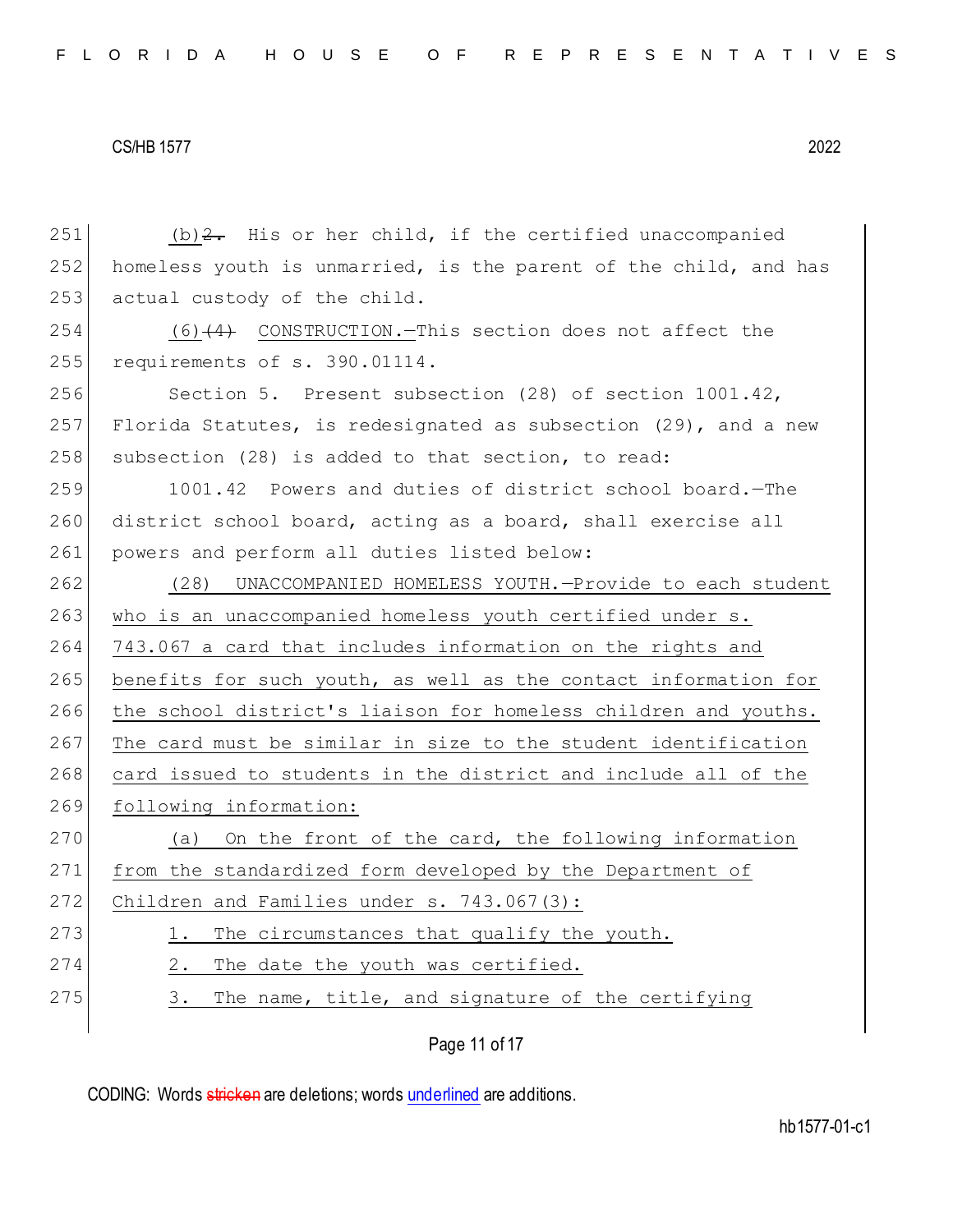Page 12 of 17 276 individual. 277 (b) On the back of the card, the following statement: 278 279 Section 743.067, Florida Statutes, provides that this 280 certified youth may consent to medical care; dental 281 care; behavioral health care services, including 282 psychological counseling and treatment, psychiatric 283 treatment, and substance abuse prevention and 284 treatment services; and surgical diagnosis and 285 treatment, including preventative care and care by a 286 facility licensed under chapter 394, chapter 395, or 287 chapter 397 and any forensic medical examination for 288 the purpose of investigating any felony offense under 289 chapter 784, chapter 787, chapter 794, chapter 800, or 290 chapter 827, for himself or herself or his or her 291 child, if the certified youth is unmarried, is the 292 parent of the child, and has actual custody of the 293 child. 294 295 Section 6. Subsection (12) of section 1003.01, Florida 296 Statutes, is amended, and subsection (17) is added to that 297 section, to read: 298 1003.01 Definitions.—As used in this chapter, the term: 299 (12) "Children and youths who are experiencing 300 homelessness," for programs authorized under subtitle B,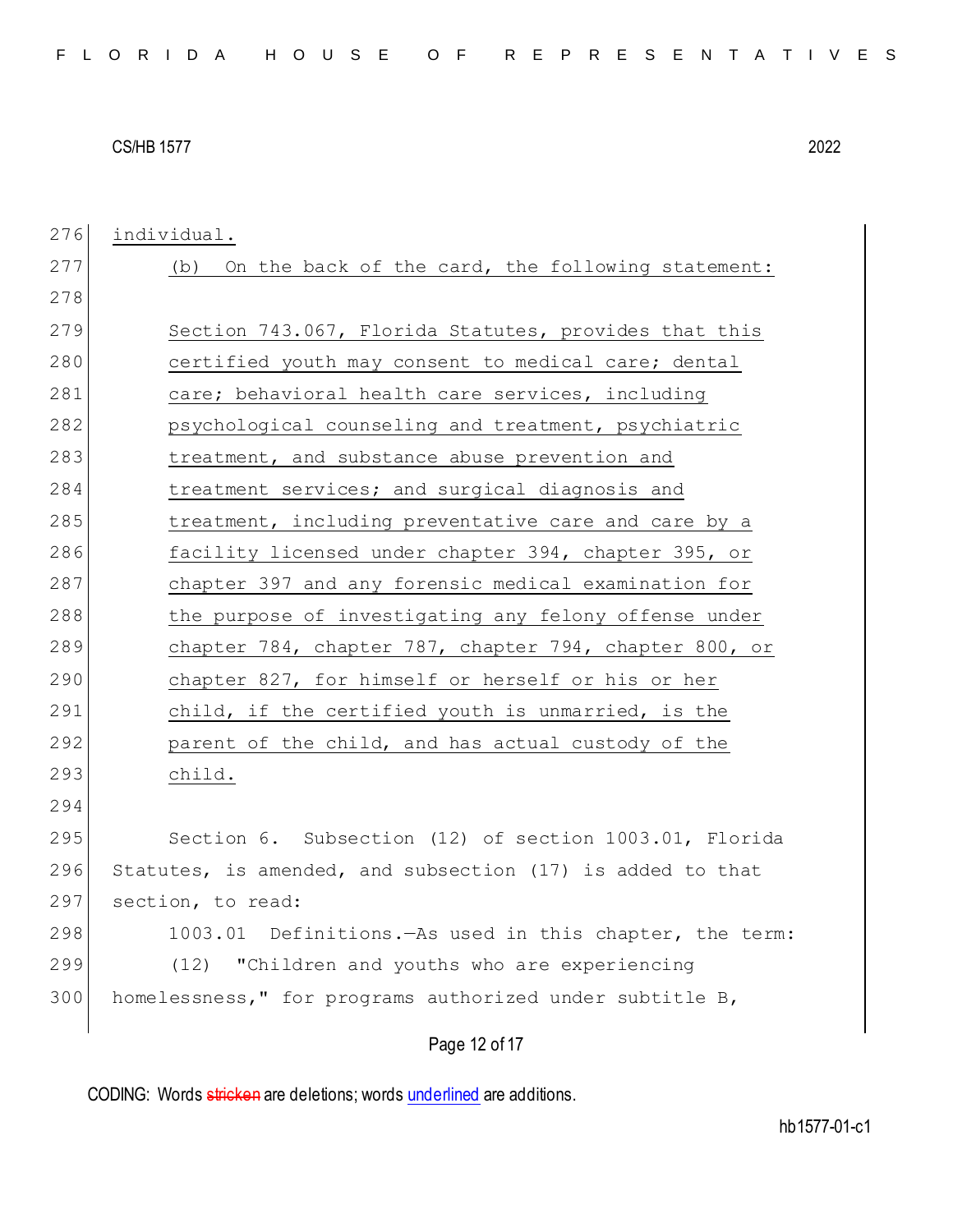301 Education for Homeless Children and Youths, of Title VII of the 302 McKinney-Vento Homeless Assistance Act, 42 U.S.C. ss. 11431 et 303 seq., means children and youths who lack a fixed, regular, and 304 adequate nighttime residence, and includes:

 (a) Children and youths who are sharing the housing of other persons due to loss of housing, economic hardship, or a similar reason; are living in motels, hotels, travel trailer parks, or camping grounds due to the lack of alternative adequate accommodations; are living in emergency or transitional 310 shelters; or are abandoned in hospitals; or are awaiting foster 311 eare placement.

 (b) Children and youths who have a primary nighttime residence that is a public or private place not designed for or ordinarily used as a regular sleeping accommodation for human 315 beings.

316 (c) Children and youths who are living in cars, parks, 317 public spaces, abandoned buildings, bus or train stations, or 318 similar settings.

319 (d) Migratory children who are living in circumstances  $320$  described in paragraphs (a) - (c).

321 (17) "Certified unaccompanied homeless youth" means a youth certified as an unaccompanied homeless youth pursuant to s. 743.067. Section 7. Paragraph (f) of subsection (1) of section

325 1009.25, Florida Statutes, is amended to read:

Page 13 of 17

CODING: Words stricken are deletions; words underlined are additions.

hb1577-01-c1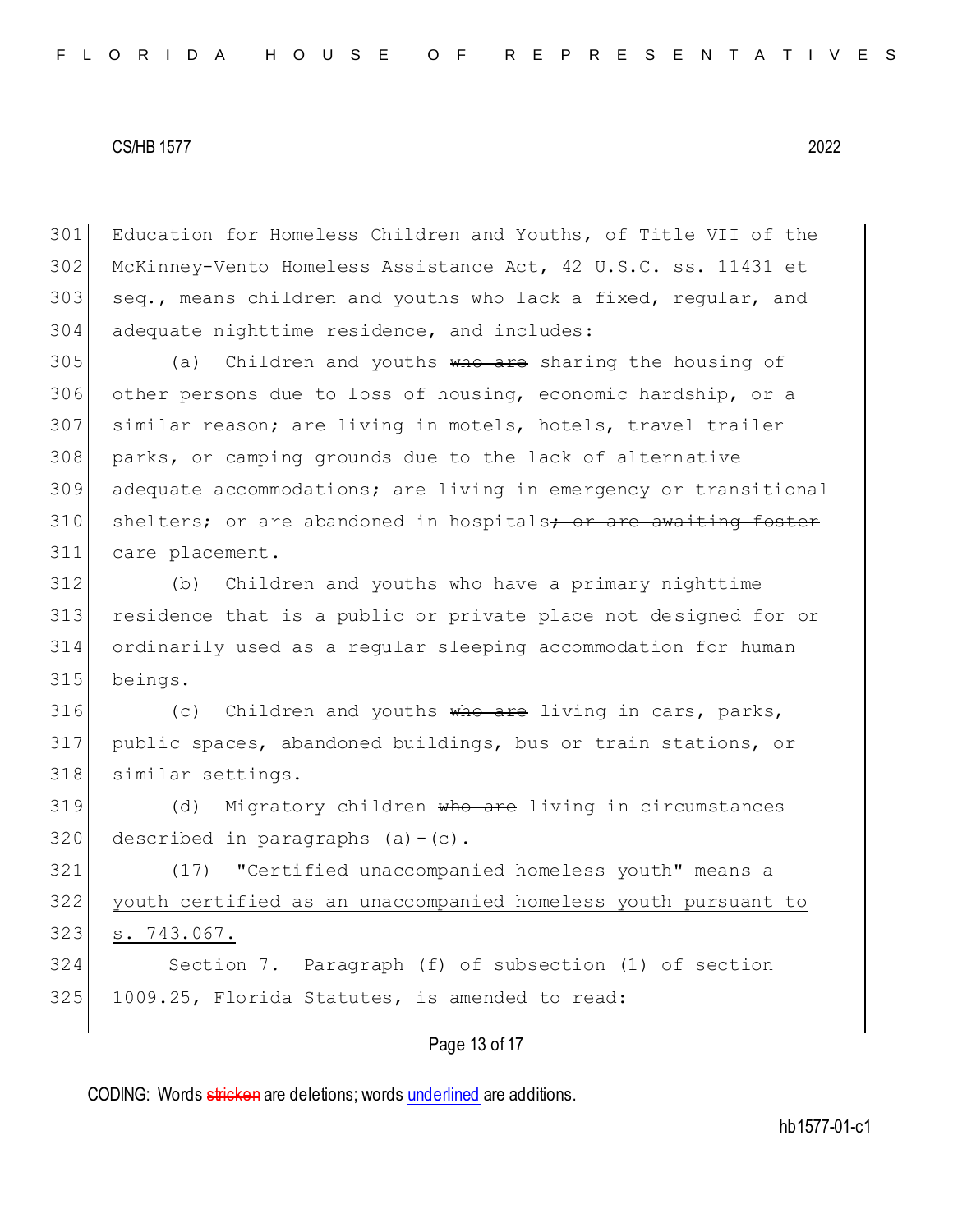1009.25 Fee exemptions.—

 (1) The following students are exempt from the payment of tuition and fees, including lab fees, at a school district that provides workforce education programs, Florida College System 330 institution, or state university:

 (f) A student who meets the definition of homeless children and youths in s. 725 of the McKinney-Vento Homeless 333 Assistance Act, 42 U.S.C. s. 11434a(2) <del>lacks a fixed, regular,</del> and adequate nighttime residence or whose primary nighttime residence is a public or private shelter designed to provide temporary residence, a public or private transitional living program, or a public or private place not designed for, or ordinarily used as, a regular sleeping accommodation for human 339 beings. This includes a student who would otherwise meet the 340 requirements of this paragraph, as determined by a college or university, but for his or her residence in college or university dormitory housing. The State Board of Education may adopt rules and the Board of Governors may adopt regulations regarding documentation and procedures to implement this paragraph. Such rules and regulations must consider documentation of a student's circumstance to be adequate if such documentation meets the standards under 20 U.S.C. s. 1087uu- 2(a). Any student who is determined to be a homeless child or youth for a preceding award year is presumed to be a homeless child or youth for each subsequent year unless the student

Page 14 of 17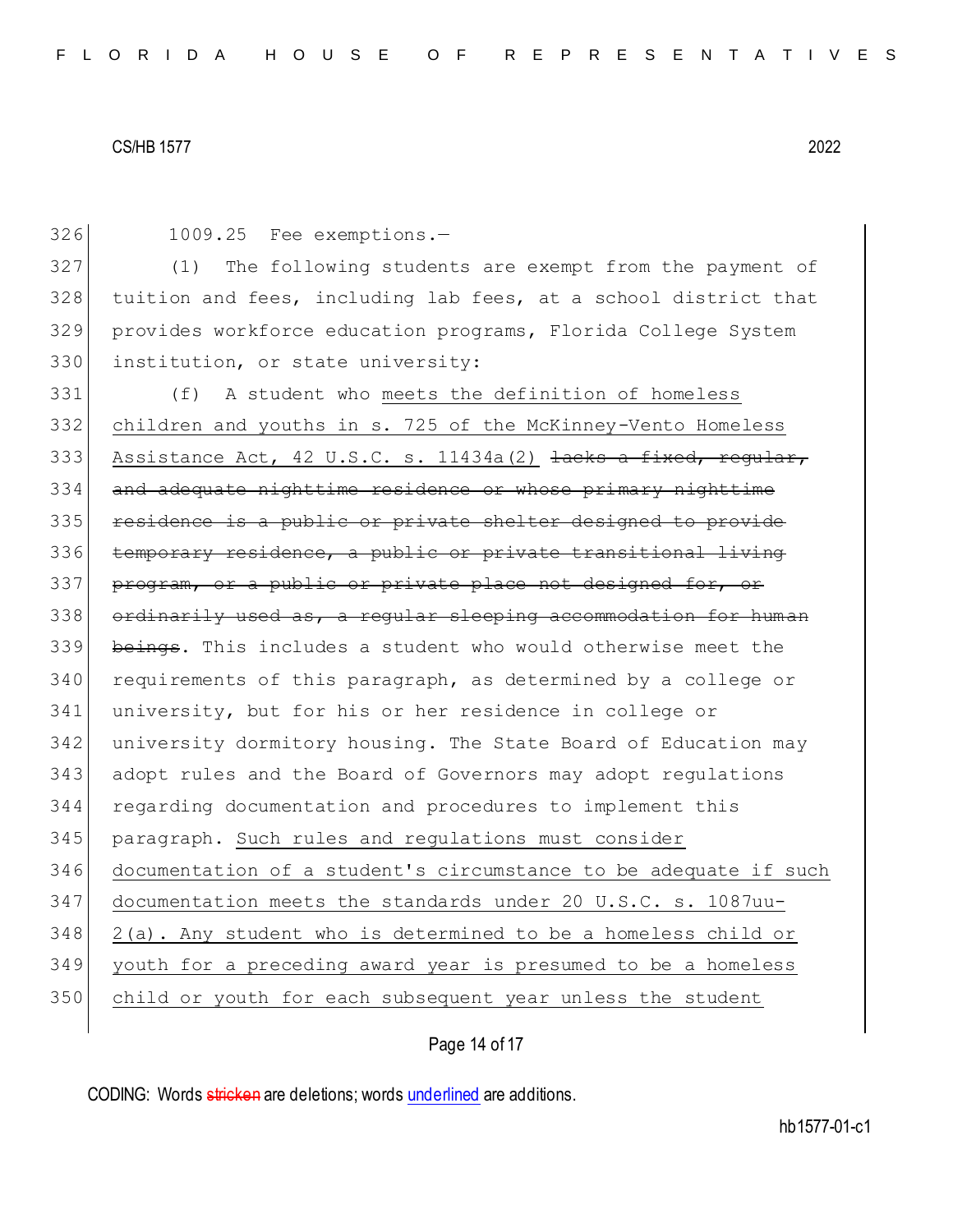| 351 | informs the institution that the student's circumstances have    |
|-----|------------------------------------------------------------------|
| 352 | changed or the institution has specific conflicting information  |
| 353 | about the student's independence, and has informed the student   |
| 354 | of this information.                                             |
| 355 | Section 8. (1) The Office of Program Policy Analysis and         |
| 356 | Government Accountability (OPPAGA) shall conduct a study to      |
| 357 | evaluate the effectiveness of campus liaisons provided pursuant  |
| 358 | to s. 409.1452, Florida Statutes, and of local school districts' |
| 359 | delivery of benefits and services required under the McKinney-   |
| 360 | Vento Homeless Assistance Act, 42 U.S.C. ss. 11431-11435. The    |
| 361 | study's scope must include, but need not be limited to:          |
| 362 | Current use of liaisons by all colleges and<br>(a)               |
| 363 | universities, the number of children and young adults served by  |
| 364 | such liaisons, the type and prevalence of the services requested |
| 365 | by such children and young adults, and the experiences of the    |
| 366 | students served by the liaisons.                                 |
| 367 | (b) Local school districts' delivery of benefits and             |
| 368 | services to unaccompanied homeless youth eligible for services   |
| 369 | under s. 743.067, Florida Statutes, and the McKinney-Vento       |
| 370 | Homeless Assistance Act and school districts' adherence to       |
| 371 | provisions of the act, such as the:                              |
| 372 | 1. Ability for an unaccompanied homeless youth to remain         |
| 373 | in his or her school of origin for the duration of the period    |
| 374 | the youth is experiencing homelessness and until the end of an   |
| 375 | academic year in which the youth obtains permanent housing, if   |
|     |                                                                  |

Page 15 of 17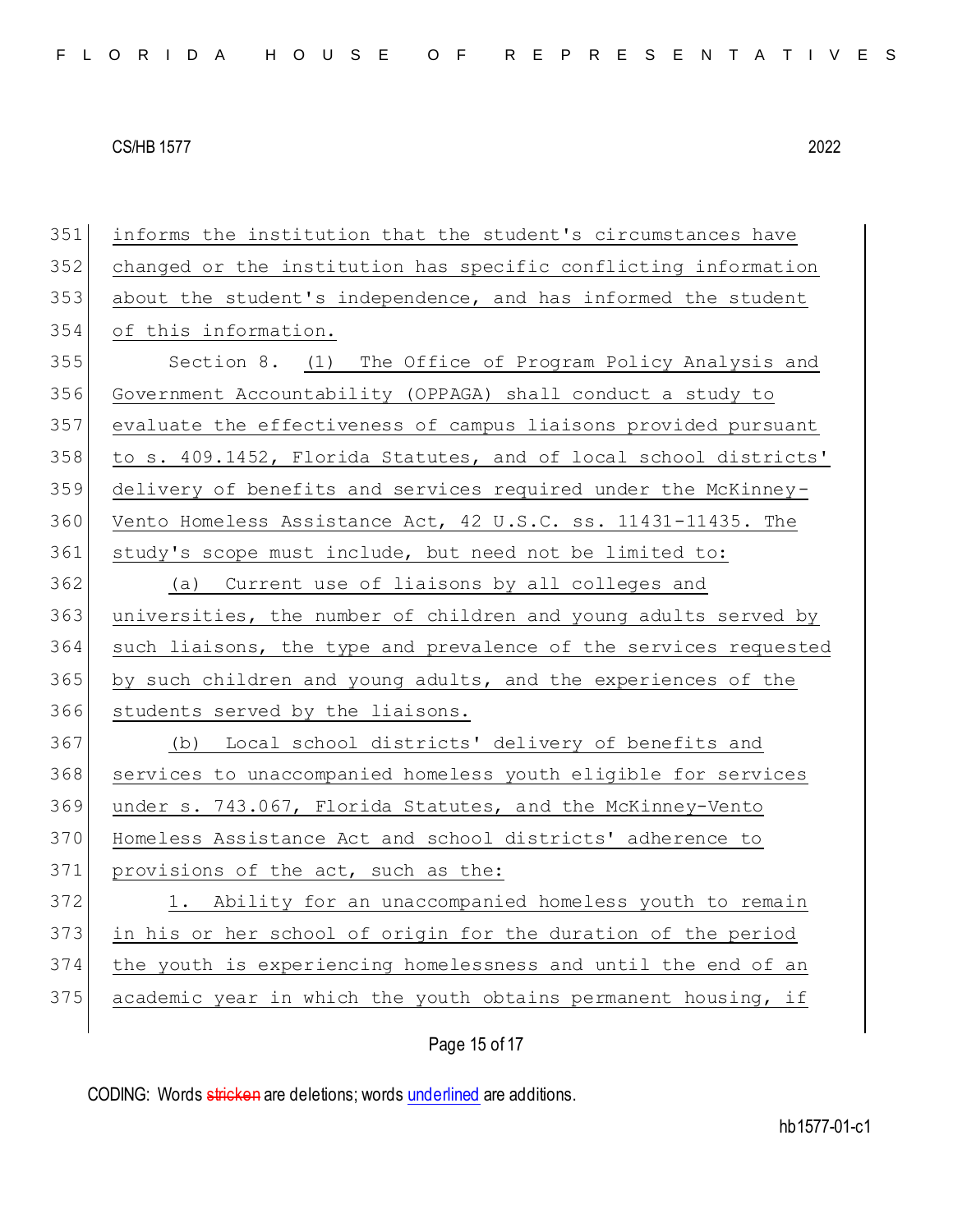| 376 | remaining in the school of origin is determined to be in the        |
|-----|---------------------------------------------------------------------|
| 377 | youth's best interest.                                              |
| 378 | 2. Extent to which school district liaisons make best               |
| 379 | interest determinations by considering specific student-centered    |
| 380 | factors when determining the best school for an unaccompanied       |
| 381 | homeless youth.                                                     |
| 382 | 3. Ability of unaccompanied homeless youth to receive               |
| 383 | transportation to the school of origin from the applicable          |
| 384 | school district.                                                    |
| 385 | 4. Prompt enrollment of an unaccompanied homeless youth in          |
| 386 | a school or classes while the school of origin arranges for the     |
| 387 | transfer of school and immunization records and other required      |
| 388 | enrollment documents to ensure compliance with s. $1003.21(1)(f)$ , |
|     |                                                                     |
| 389 | Florida Statutes.                                                   |
| 390 | 5. Ability of an unaccompanied homeless youth to                    |
| 391 | participate in all available education programs and                 |
| 392 | extracurricular activities and receive any school services for      |
| 393 | which the youth meets all relevant eligibility criteria.            |
| 394 | The study must include recommendations for any changes<br>(2)       |
| 395 | needed to:                                                          |
| 396 | Ensure all eligible children and young adults who seek<br>(a)       |
| 397 | such support receive services.                                      |
| 398 | Improve the outcomes of children and young adults who<br>(b)        |
| 399 | receive services and benefits from campus liaisons or under the     |
| 400 | McKinney-Vento Homeless Assistance Act.                             |

# Page 16 of 17